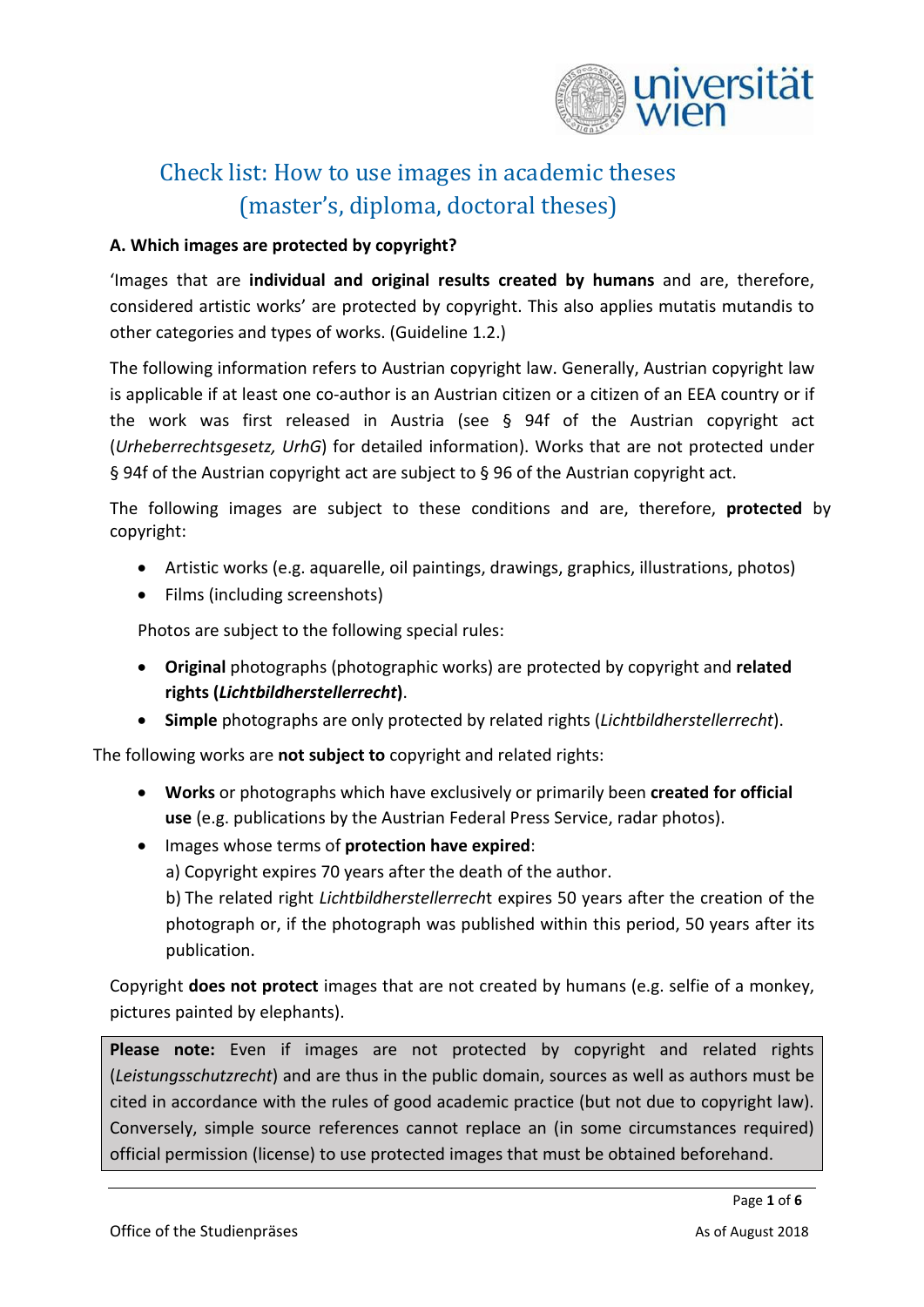

# **B. Can I use images/photographs protected by copyright and related rights in my thesis or do I have to obtain the permission of the author first?**

Using images protected by copyright in **academic theses** is subject to the **freedom to quote** (§ 42f para. 1, sub-paras. 1 and 5 of the Austrian copyright act) and is therefore permitted.

However, you must ask yourself the following three questions; only if you can answer all three of them with "yes", you may use the images in accordance with the freedom to quote and by indicating the source and the author (for detailed information, see § 42f para. 1, subparas. 1 and 5 and § 57 of the Austrian copyright act):

# **1. Has the image/photograph been released with the consent of its author?**

It is your responsibility to check if the image/photograph has been released with the consent of the author. You should take particular care when using images from the Internet. Images on the Internet are often being used without the consent of the author. In case of official publications by well-known publishers, it can be usually assumed that images/photographs have been released with the consent of the author. The terms 'released' and 'published' are to be interpreted according to §§ 8 and 9 of the Austrian copyright act.

**2. Does the use of the image exclusively aim at explaining the content rather than solely at illustration/embellishment?**

The image must serve the academic purposes of your thesis. You have to address the image, e.g. it has to support the academic argumentation of your thesis. It does not suffice if the image simply fits the text or is only used to improve your thesis visually.

# **3. Does the purpose justify the extent of the citation?**

Especially if you plan to use more than one image in your thesis, you have to check whether all images are needed for serving the academic purposes of your thesis and whether the number of images used is justified.

**Example 1: In my master's thesis, I want to use a figure that was published in an academic publication. Is it enough to only mention the source and the author?**  $\rightarrow$  If the academic publication was released according to § 9 of the Austrian copyright act and if you can answer questions 2 and 3 with "yes", you can use the illustration.

**Example 2: I am writing a thesis about crop plants. Am I allowed to use images of these plants solely for the purpose of illustration?** You can use images of these plants. However, they might not be subject to the freedom to quote. Alternatively, you can take your own photographs or make drawings of the plants. If you want to use images created by others, it is recommended to obtain the legal permission of the rights holder (see Guideline 1.12. for detailed information).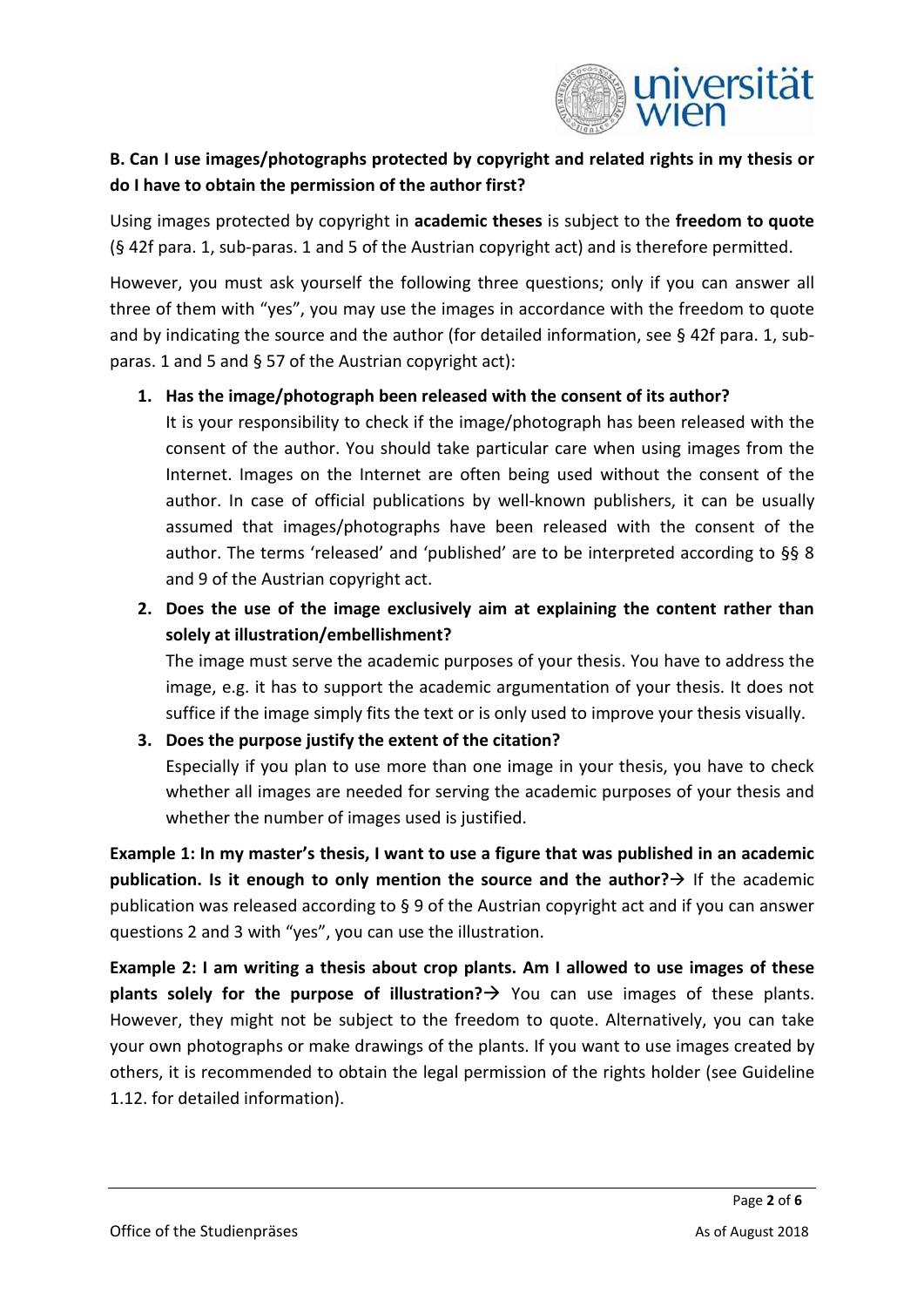

**Example 3: My master's thesis is about an Italian photographer. I use about 100 of his photographs in my thesis. Is it enough to mention the author and the source of the photographs?**  $\rightarrow$  As the freedom to quote is limited to individual works, the jurisdiction might not consider the use of these photographs as limitations to copyright (*freie Werknutzung*). Therefore, it is recommended to obtain the legal permission of the rights holder (see Guideline 1.12. for detailed information).

#### **Example 4: Can I use a screenshot of a film in my doctoral thesis?**

 $\rightarrow$  If you can answer all three of the questions above with "yes", you may also use a screenshot of a film.

#### **C. You may also use the image if:**

• the rights holder has given their consent (right to use a work or permission to use a work, *Werknutzungsrecht* or *Werknutzungsbewilligung*; § 24 of the Austrian copyright act), e.g. by providing a traditional license or a Creative Commons license.

#### **D. Alternatively:**

If images are protected by copyright and related rights (*Leistungsschutzrecht*), and their use is not subject to the freedom to quote or to limitations to copyright, and you did not obtain the legal permission of the rights holder, you have the following options:

- You can create your own image (plants, animals, landscapes). Pay attention to images of objects that are themselves protected by copyright (pictures, buildings).
- You can describe the image in your own words.

**Please note:** If one or more person(s) is/are identifiable in an image, publication is prohibited if it would violate legitimate interests of this/those person(s) (protection of portraits (*Bildnisschutz*) = rights to one's own image; § 78 of the Austrian copyright act; see Guideline 1.13.).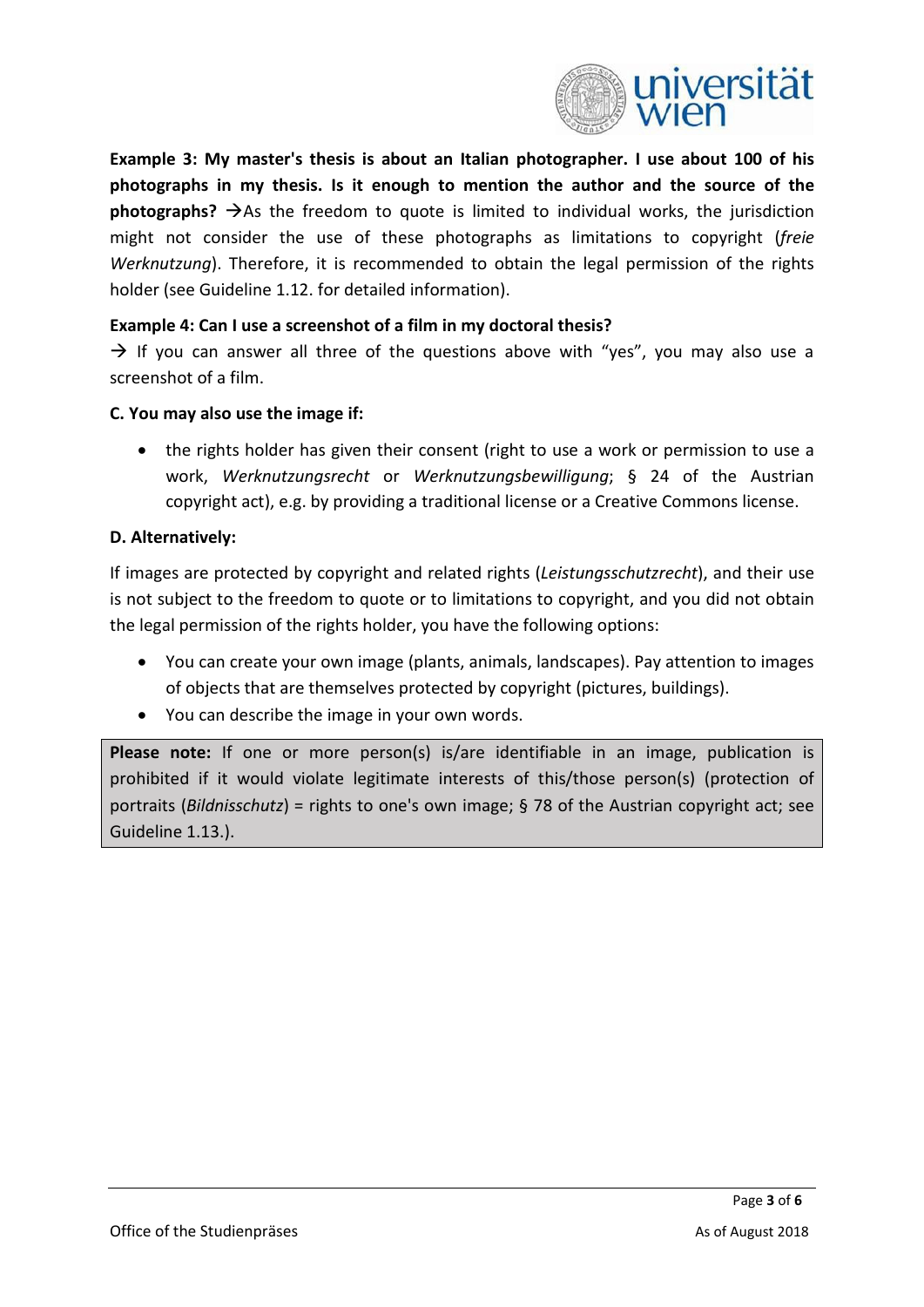

# Appendix: Extracts from the Austrian copyright act

## **(This is not an official translation. The only legally binding version is the German version.)**

#### **Published works.**

**§ 8.** A work is deemed to have been published when it has been made available to the public with the consent of the rights holder.

#### **Released works.**

**§ 9.** (1) A work is deemed to have been released when copies of the work have been offered, with the rights holder's consent, to the public or put into circulation after their production in sufficient quantity.

(2) A work that has been released in Austria and abroad within 30 days is considered to be a national work.

#### **Quotations**

**§ 42f.** (1) It is permissible to reproduce, distribute, broadcast and make available a published work to the public and to use it in public lectures, productions or performances for the purpose of quotation so far as such use is justified to this extent by the particular purpose. This is permissible in particular if

1. individual released works are included in an independent academic work; works pursuant to § 2, sub-para. 3 or works considered artistic works may only be used for the purpose of explaining the contents;

2. published works considered to be artistic works are presented in a mainly educational academic work or instructive lecture for the sole purpose of explaining the contents publicly and the necessary copies are produced for this purpose;

3. individual passages from a published literary work are quoted in an independent new work;

4. individual passages from a published musical work are quoted in a literary work;

5. individual passages from a released work are quoted in an independent new work.

(2) For the purpose of this clause, released works have the same status as works that have been made available to the public in a way accessible to the general public with the consent of the author.

### **Protection of intellectual interests and limitations to copyright (***freie Werknutzungen***).**

**§ 57.** (1) The permissibility of abridgements, supplements or other alterations of a work, its title or designation of authorship has to be assessed pursuant to § 21 of the Austrian copyright act also in the case of limitations to copyright (*freie Werknutzungen*). The meaning and essence of the work must not be distorted in any way.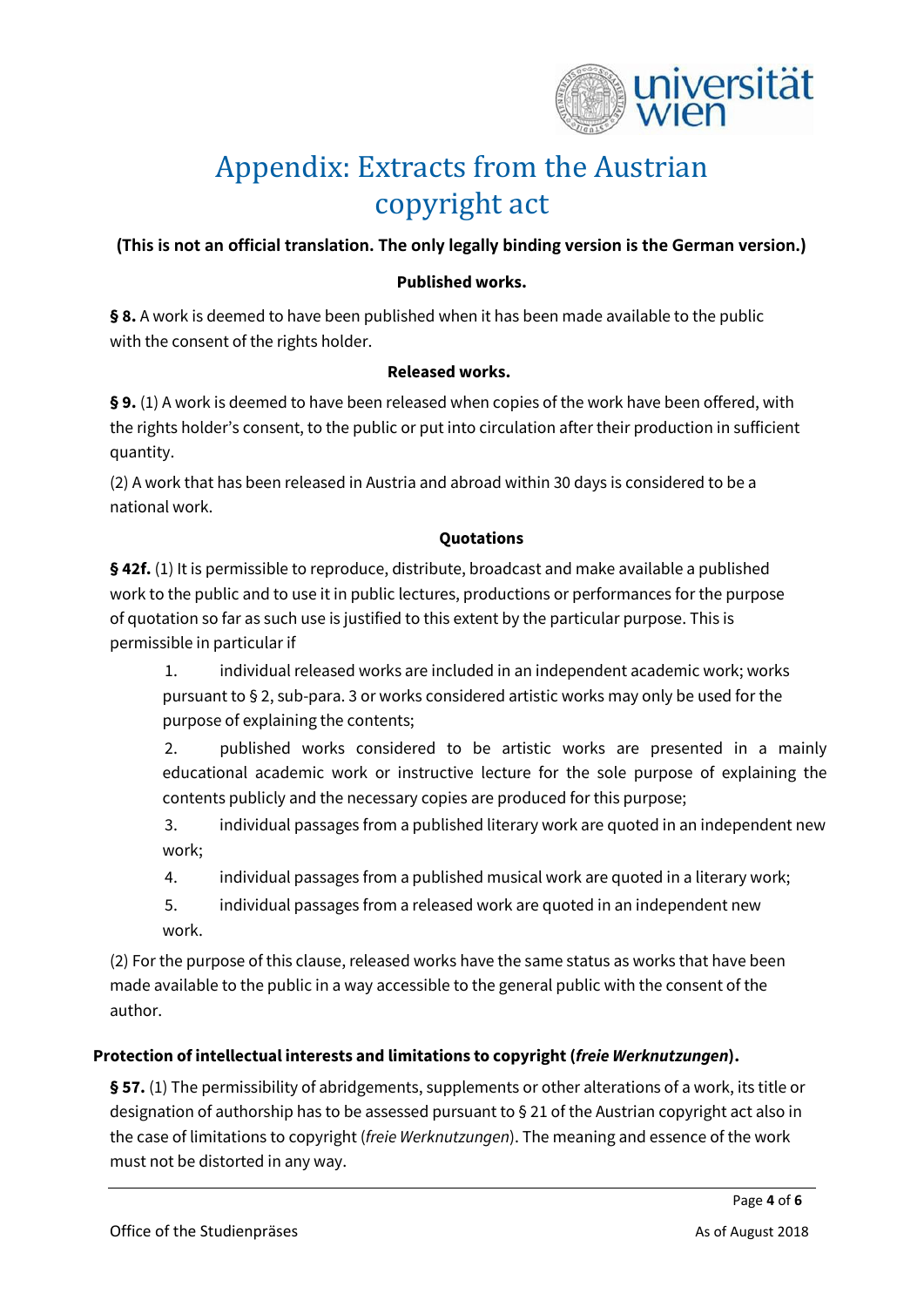

(2) If a work or part thereof is reproduced pursuant to §§ 42f, 45, 47, 48 or 51 or pursuant to § 54, para. 1, sub-paras. 1 to 3, the source must be clearly acknowledged in any case. In the source reference, the title and the designation of authorship of the work pursuant to § 21, para. 1 must be indicated. If parts of literary works are used in schoolbooks pursuant to § 45, the title of the work must only be acknowledged if it does not include the author's name or pseudonym. If individual passages or parts of literary works are reproduced pursuant to § 42f, para. 1, sub-paras. 1 or 3, their source must be clearly acknowledged in a way that the cited passages or parts can be found easily in the literary work used. If a permissible reproduction pursuant to § 42f, para. 1, sub-paras. 1 or 3 uses a literary work that is part of a collection, the collection must be acknowledged. In this case, the title of the work can also be replaced with a reference to the relevant passage in the collection.

(3) In the cases described in § 44, paras. 1 and 2, besides clearly acknowledging the name or pseudonym of the article's author, the newspaper or journal where the article can be found, or if another newspaper or journal is cited as source this must be clearly acknowledged as well. If a person fails to acknowledge the newspaper or journal, the editor or (if the editor is not mentioned) the publisher, is entitled to the same claims as the author in case of illegal failure to acknowledge the designation of authorship.

(3a) Furthermore, the source, including the name of the author, must be acknowledged in the following cases unless this is impossible:

- 1. if works or parts thereof are reproduced pursuant to § 42c, unless they only play a secondary role in news reporting;
- 2. if works or parts thereof are reproduced pursuant to § 42f, para. 1, sub-para. 2, § 43 or § 56a;
- 3. if individual passages of a work are reproduced on audio or video recordings pursuant to § 42f;
- 4. if a work is reproduced pursuant to § 56e.

(4) If and to what extent the obligation to acknowledge the source does not have to be met in cases that are not subject to the limitation to copyright (*freie Werknutzung*) described in paras. 2, 3 and 3a, has be decided on the basis of usual honest customs and practices.

### **Works by citizens.**

**§ 94.** If the author (§ 10, para. 1) or a co-author of a work is a citizen of Austria, this work is protected by this copyright act regardless of where and if it was released.

### **Works released in Austria and associated with real estate in Austria.**

**§ 95.** All works released in Austria as well as artistic works that are associated with or are part of an Austrian real estate, unless not already protected by § 94, are also protected by this copyright act.

# **Works by foreign citizens not released in Austria and not associated with Austrian real estate.**